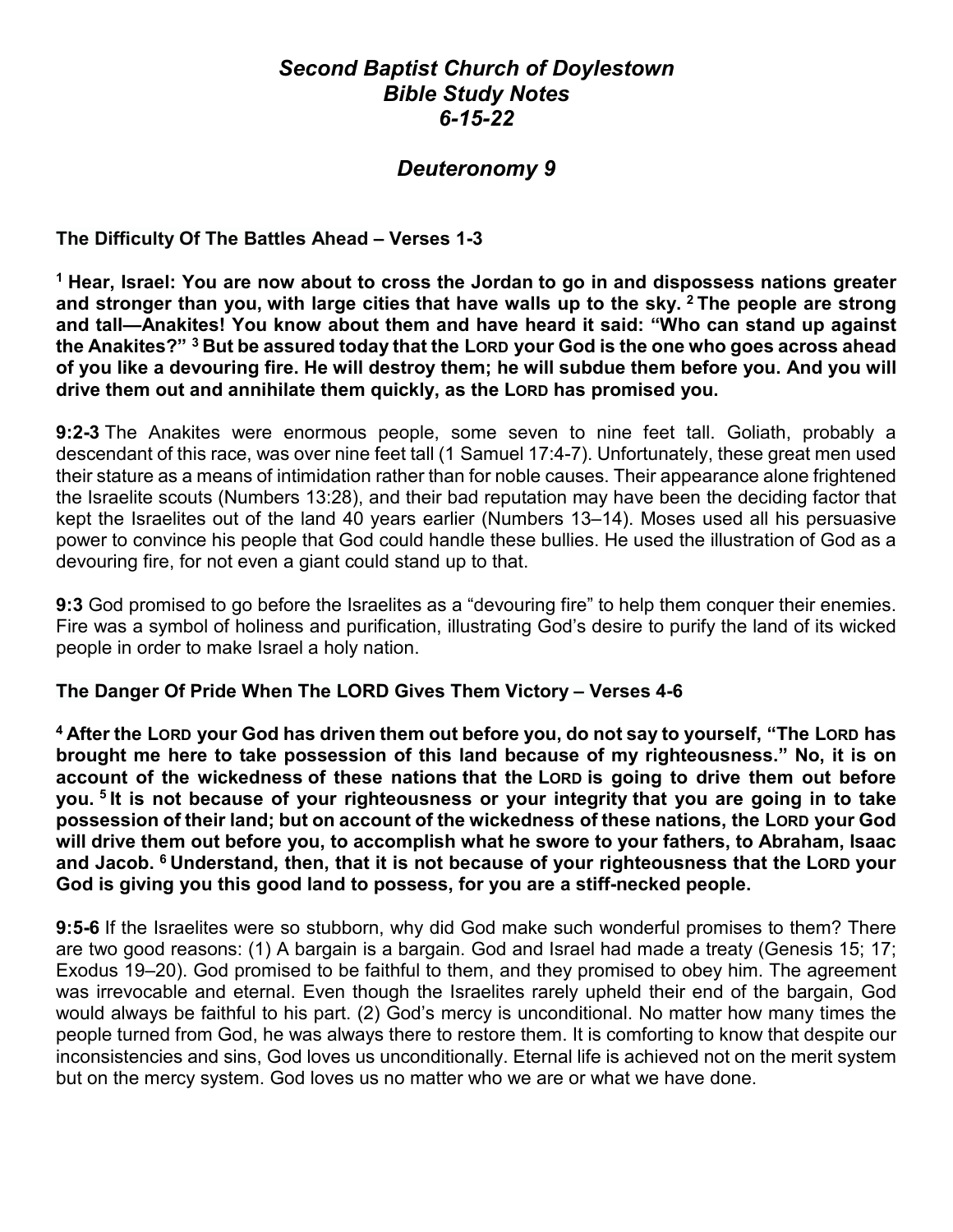## **Remembering The Rebellion At Mount Horeb – Verses 7-10**

**<sup>7</sup> Remember this and never forget how you aroused the anger of the LORD your God in the wilderness. From the day you left Egypt until you arrived here, you have been rebellious against the LORD. <sup>8</sup> At Horeb you aroused the LORD's wrath so that he was angry enough to destroy you. <sup>9</sup> When I went up on the mountain to receive the tablets of stone, the tablets of the covenant that the LORD had made with you, I stayed on the mountain forty days and forty nights; I ate no bread and drank no water. <sup>10</sup> The LORD gave me two stone tablets inscribed by the finger of God. On them were all the commandments the LORD proclaimed to you on the mountain out of the fire, on the day of the assembly.**

**9:7** Remember and do not forget: God's purpose in reminding Israel of their rebellions against Him was not to discourage them or to make them feel defeated. The purpose was so that they would recognize their own weakness and trust in Him.

**9:8** Also in Horeb you provoked the LORD to wrath: This recalls the events at Mount Sinai, where Israel worshipped a golden calf when Moses was gone a long time on Mount Sinai, receiving the law from the LORD [\(Exodus 19-32\)](https://www.blueletterbible.org/kjv/exo/19/1-25/s_69001).

**9:10** Written with the finger of God: The original tablets of the law Moses received on Mount Sinai were actually written by God Himself, and contained the Ten Commandments (all the words which the LORD had spoken to you on the mount from the midst of the fire in the day of the assembly, found in [Exodus 20\)](https://www.blueletterbible.org/kjv/exo/20/1-26/s_70001).

## **Remembering The Rebellion At Mount Horeb – Verses 11-17**

**<sup>11</sup> At the end of the forty days and forty nights, the LORD gave me the two stone tablets, the tablets of the covenant. <sup>12</sup> Then the LORD told me, "Go down from here at once, because your people whom you brought out of Egypt have become corrupt. They have turned away quickly from what I commanded them and have made an idol for themselves." <sup>13</sup> And the LORD said to me, "I have seen this people, and they are a stiff-necked people indeed! <sup>14</sup> Let me alone, so that I may destroy them and blot out their name from under heaven. And I will make you into a nation stronger and more numerous than they." <sup>15</sup> So I turned and went down from the mountain while it was ablaze with fire. And the two tablets of the covenant were in my hands. <sup>16</sup> When I looked, I saw that you had sinned against the LORD your God; you had made for yourselves an idol cast in the shape of a calf. You had turned aside quickly from the way that the LORD had commanded you. <sup>17</sup> So I took the two tablets and threw them out of my hands, breaking them to pieces before your eyes.**

**9:11-14** I will make of you a nation mightier and greater than they: God told Moses of His desire to wipe out Israel in judgment, and to start over again with a new nation, descended from Moses himself.

**9:15** The mountain burned with fire: The burning fires on Mount Sinai were physical representations of the glory of God and His holy presence. The mountain began to burn when Israel first came to Mount Sinai [\(Exodus 19:18\)](https://www.blueletterbible.org/kjv/exo/19/18/s_69018). Those fires had burned for 40 straight days, and they burned at the very time Israel made a golden calf and began to worship it.

**9:17** I took the two tablets and threw them out of my two hands and broke them before your eyes: Moses broke the tablets, "Not by an unbridled passion, but in zeal for God's honour, and by direction of God's Spirit, to signify to the people, that the covenant between God and them contained in those tables was broken and made void, and they were now quite cast out of God's favor, and could expect nothing from him but fiery indignation and severe justice."